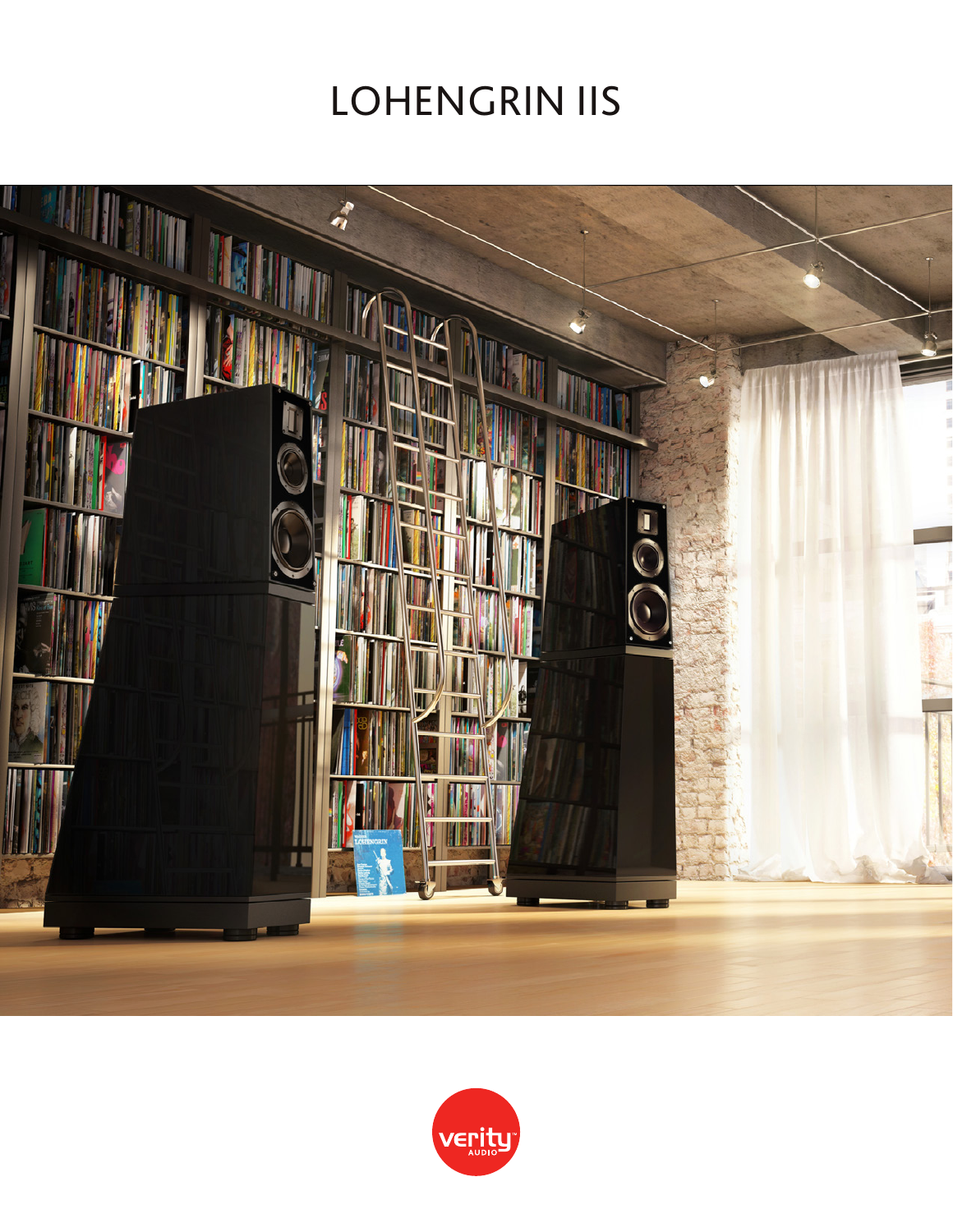## LOHENGRIN IIS

At Verity, our achievements have always inspired us to push forward and surpass our own boundaries of the loudspeaker designing art: with the Lohengrin IIS, we have added a new cornerstone to the architecture of sound reproduction. This amazing loudspeaker is the result of twenty-five years of accumulated painstaking research and development. It joins the proud ranks of the most eminent loudspeakers, and presents an advance combination of high-quality components for which Verity is well-known for, elevating its status to unprecedented levels of musicality. A tribute to the prowess of our engineers and acousticians, the Lohengrin IIS is the only loudspeaker ever to reproduce faithfully the full dynamic scale of voice or instrument while maintaining realistic dimensions.

The Lohengrin IIS limpidly merges top-to-bottom frequency information maintaining an astonishing level of sonic intelligibility. This dynamic, wide-bandwidth and efficient loudspeaker will bring true realism to your listening experience and delivers a tremendous amount of detail, regardless of your recording venue.

The Lohengrin IIS is comprised of two cabinets separated by a suspended platform. The upper cabinet houses a new Verity ribbon tweeter, a wide-bandwidth midrange, and a dynamic midbass woofer. The lower cabinet harbors a generous and a unique state-of-the-art woofer calculated for high-performance home reproduction. The two modules unite to form an extended-range reference loudspeaker system.

A proprietary asymmetrical cabinet bracing technology allows each Verity's high-quality drivers to fully merge in an exceptional level of continuity, musicality and image stability. This technology has been inherited through years of devoted research, craftsmanship and dedicated listening.

The Lohengrin IIS comes in piano black, metallic silver, and many choices of exotic wood veneers. It is finished with a long-lasting high-gloss polyester lacquer specially imported from Italy and formulated to be associated with the finest luxury furniture. The entire manufacturing process is geared toward making a loudspeaker that embodies absolute quality and the most rigorous standards of workmanship.

From any perspective, the Lohengrin IIS is an exquisite loudspeaker that will offer a breathtaking sense of musical effortlessness and sound realism. It is one of those magic moments where all music it is called upon to recreate becomes an indulgence. A luxurious piece of engineering and furniture that integrates state-of-the-art components and represents an investment in years of enjoyment.

All Verity designs are crafted with a balance of science and art. It is only through this tradition that the spirit of knowledge and craftsmanship come alive.

Discover the Lohengrin IIS and live a once in a life time experience…

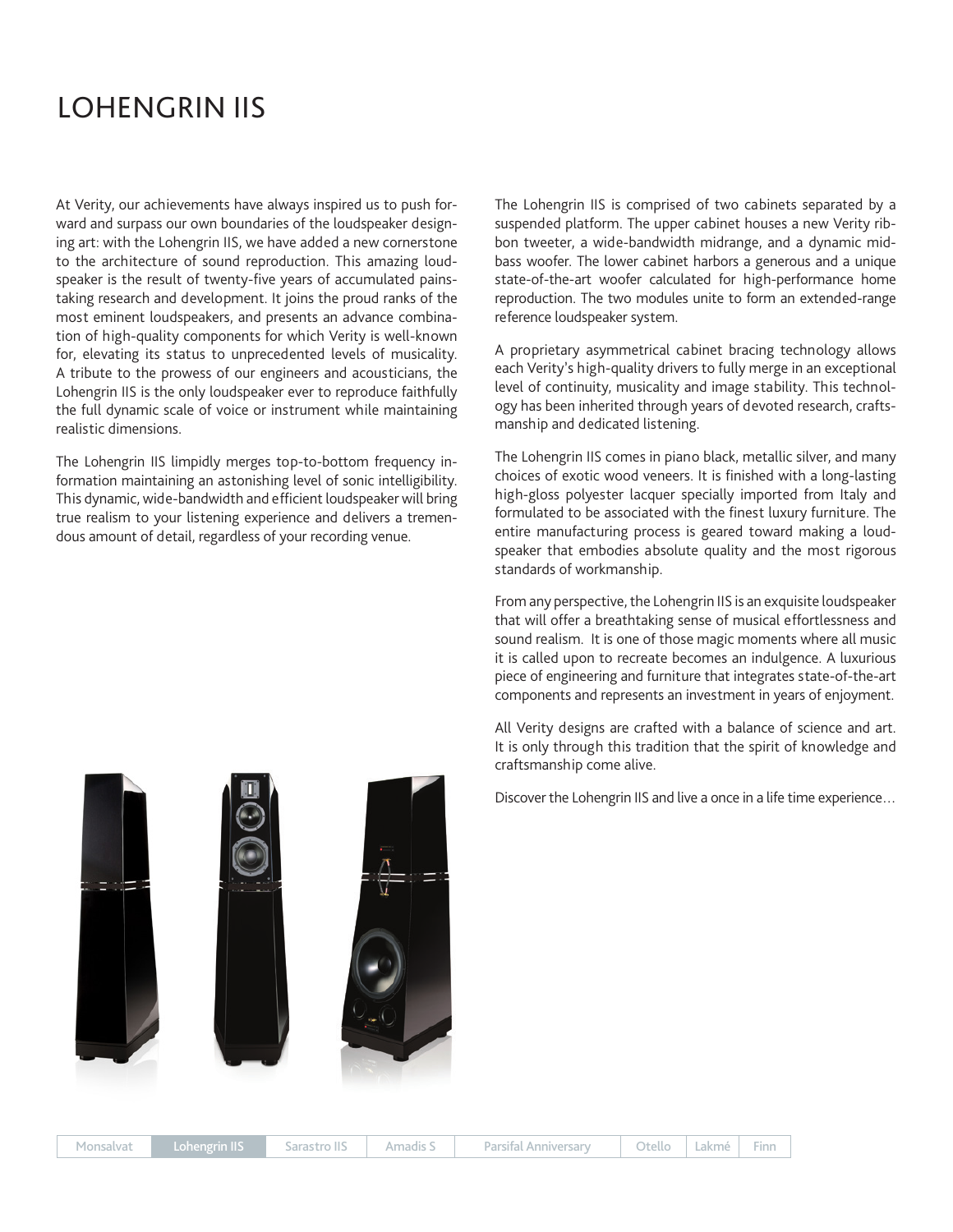

### LOHENGRIN IIS

#### SPECIFICATIONS

| Bandwidth:                    | 15 to 60,000 Hz ± 3dB                                               |
|-------------------------------|---------------------------------------------------------------------|
| Woofer:                       | 15" (380 mm) doped polypropylene<br>4" (100 mm) high-power motor    |
| Lower midrange <sup>1</sup> : | 9" (229 mm) doped polypropylene<br>3" (76 mm) SD-1 high-power motor |
| Midrange <sup>1</sup> :       | 5" (127 mm) doped polypropylene<br>2" (50 mm) SD-1 high-power motor |
| Tweeter <sup>2</sup> :        | 2" (50 mm) pure aluminum ribbon                                     |
| Input Power:                  | 5 watts ( $8 \Omega$ ) minimum recommended                          |
| Sensitivity:                  | 95 dB @ 2.83 Vrms & 1 meter on axis                                 |
| Impedance:                    | 8 $\Omega$ nominal, 4 $\Omega$ minimum                              |

#### DIMENSIONS & WEIGHT

| $W \times D \times H$ : | $19.1 \times 23.5 \times 62.6$ "<br>$(485 \times 596 \times 1,590 \text{ mm})$ |
|-------------------------|--------------------------------------------------------------------------------|
| Weight:                 | 500 lbs (227 kg) / pair<br>820 lbs (371 kg) packed                             |

#### CABINET FINISH

| Standard:      | High-Gloss Black or White          |
|----------------|------------------------------------|
| Special Order: | High-Gloss Colours or Wood Veneers |

pair

#### FEATURES & ACCESSORIES

| Connectors <sup>1</sup> :  | gold-plated • removable posts                        |
|----------------------------|------------------------------------------------------|
| <b>Isolation Base:</b>     | Included with adjustable feet                        |
| <b>Isolation Platform:</b> | 1-1/4" (3.2 cm) damped aluminum                      |
| Jumper Cables:             | 8.0" (200 mm) high purity copper                     |
| Transportation Case:       | ATA « Air Transportation Association »<br>metal case |
|                            |                                                      |

<sup>1</sup> Proprietary <sup>2</sup> Verity